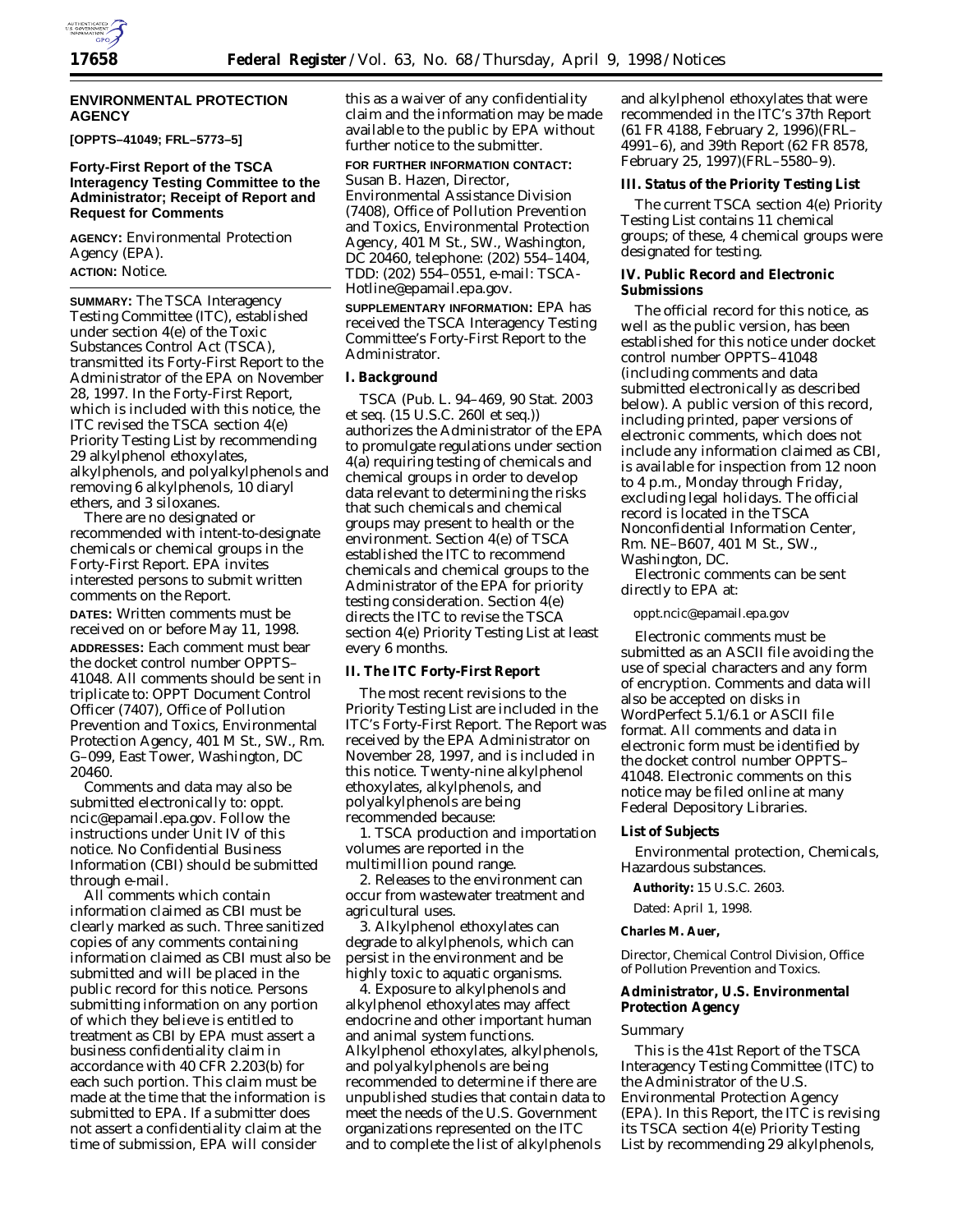alkylphenol ethoxylates, and polyalkylphenols and removing 6 alkylphenols, 3 siloxanes, and 10 diaryl ethers. The revised TSCA section 4(e) *Priority Testing List* follows as Table 1.

### Table 1.—The TSCA Section 4(e) Priority Testing List (November 1997)<sup>1</sup>

| Report    | Date          | Chemical/Group                                | Action                               |
|-----------|---------------|-----------------------------------------------|--------------------------------------|
| 26        | May 1990      |                                               | Recommended with intent-to-designate |
| 27        | November 1990 |                                               | Recommended with intent-to-designate |
| 28        | May 1991      | Chemicals with low confidence Reference       | Designated                           |
|           |               | Dose (RfD).                                   |                                      |
|           |               | Acetone                                       |                                      |
|           |               | Thiophenol                                    |                                      |
| <b>30</b> | May 1992      |                                               | Recommended                          |
| <b>31</b> | January 1993  | 24 Chemicals with insufficient dermal absorp- | Designated                           |
|           |               | tion rate data.                               |                                      |
| 32        | May 1993      | 32 Chemicals with insufficient dermal absorp- | Designated                           |
|           |               | tion rate data.                               |                                      |
| 35        | November 1994 | 24 Chemicals with insufficient dermal absorp- | Designated                           |
|           |               | tion rate data.                               |                                      |
| 36        | May 1995      | 9 High Production Volume Chemicals            | Recommended                          |
|           |               | (HPVCs).                                      |                                      |
|           | November 1995 | 22 Alkylphenols and alkylphenol ethoxylates   | Recommended                          |
|           |               |                                               | Recommended                          |
| 41        | November 1997 | 29 Alkylphenols, alkylphenol ethoxylates, and | Recommended                          |
|           |               | polyalkyphenols <sup>2</sup> .                |                                      |

<sup>1</sup>The list of discrete chemicals currently on the Priority Testing List is available from the Executive Director of the ITC.<br><sup>2</sup>Data requested under the ITC's Voluntary Information Submissions Policy described in this Rep

### **I. Background**

The TSCA ITC was established by section 4(e) of the Toxic Substances Control Act (TSCA) ''to make recommendations to the Administrator respecting the chemical substances and mixtures to which the Administrator should give priority consideration for the promulgation of a rule for testing under section 4(a).... At least every six months..., the Committee shall make such revisions in the *Priority Testing* List as it determines to be necessary and to transmit them to the Administrator together with the Committee's reasons for the revisions'' (Pub. L. 94–469, 90 Stat. 2003 *et seq*., 15 U.S.C. 2601 *et seq*.). The ITC recommends chemical substances for information reporting, screening, and testing to meet the data needs of its member U.S. Government organizations. Since its creation in 1976, the ITC has submitted 40 semi-annual (May and November) Reports to the EPA Administrator transmitting the *Priority Testing List* and its revisions. ITC Reports are published in the **Federal Register**; they are available from http:/ /www.epa.gov/fedrgstr or the ITC. The ITC meets monthly and produces its revisions of the *Priority Testing List* with the help of staff and technical contract support provided by EPA. ITC members and support personnel are listed at the end of this Report.

#### **II. TSCA Section 8 Reporting**

#### *A. TSCA Section 8 Rules*

Following receipt of the ITC's Report and addition of chemicals to the *Priority Testing List*, the EPA's Office of Pollution Prevention and Toxics (OPPT) promulgates TSCA section 8(a) Preliminary Assessment Information Reporting (PAIR) and TSCA section 8(d) Health and Safety Data (HaSD) rules for new chemicals added to the *Priority Testing List*. These rules require producers and importers of chemicals recommended by the ITC to submit production and exposure reports under TSCA section 8(a) and producers, importers, and processors of chemicals recommended by the ITC to submit unpublished health and safety studies under TSCA section 8(d). These TSCA section 8(a) reports and section 8(d) studies must be submitted to EPA within 60 days of the rules' effective date. TSCA section 8(a) reports and 8(d) submissions are indexed in databases maintained by the ITC and the EPA, respectively.

## *B. ITC's Use of TSCA Section 8 Data*

To determine if revisions to the *Priority Testing List* are necessary, the ITC reviews the TSCA section 8(a) and 8(d) information and other available data on chemicals and chemical groups (e.g., TSCA section 4(a) and 4(d) studies, TSCA section 8(c) submissions, TSCA section 8(e) ''substantial risk'' notices, ''For Your Information'' (FYI) submissions to EPA, unpublished data

submitted to U.S. Government organizations represented on the ITC, and published papers). Revisions can include changing recommendations to designations, modifying recommendations, or removing chemicals from the *Priority Testing List*.

### *C. Policy Promoting More Efficient Use of TSCA Section 8 Resources*

In its 40th Report (62 FR 30580, June 4, 1997)(FRL–5718–3), the ITC proposed a policy promoting more efficient use of TSCA section 8(d) resources. The ITC received comments on its policy from the Chemical Manufacturers Association (CMA) (Ref. 2, Russell, 1997). In response to these comments, the ITC has revised the policy, now referred to as the ITC's Voluntary Information Submissions Policy (VISP).

Under the VISP, the ITC will now: 1. Request specific information necessary to meet information needs of U.S. Government organizations represented on the ITC (e.g., specific health and ecological effects data, use information, etc.)

2. List studies that the ITC is not requesting (e.g., studies on waste streams).

3. Provide an opportunity for producers, importers, processors, and users of chemicals recommended by the ITC or a consortium representing those producers, importers, processors, and users to notify the ITC Executive Director in writing (by e-mail or letter) that studies will be provided voluntarily to the ITC as ITC FYI submissions. This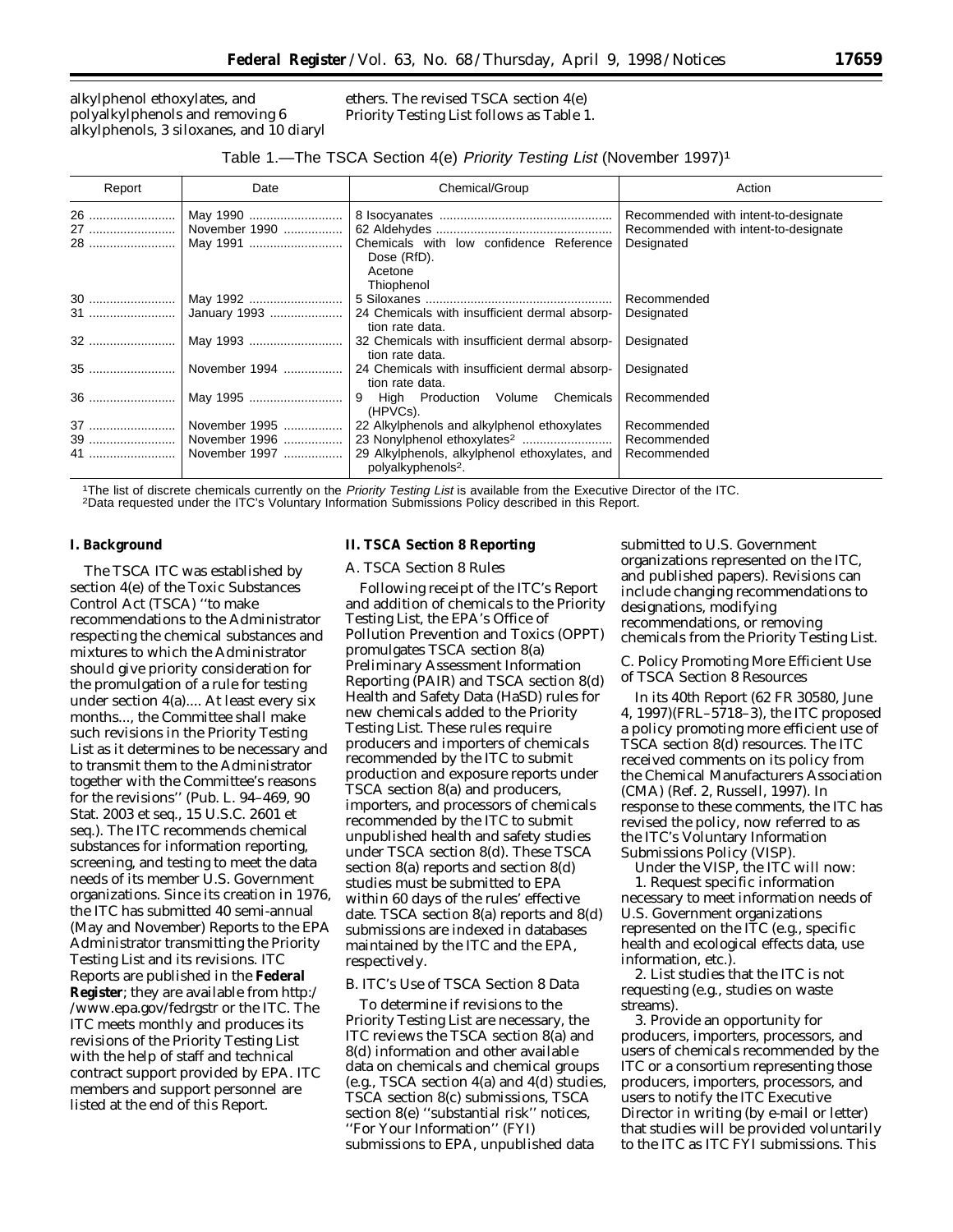notification must be received within 30 days of the date the ITC Report is published in the **Federal Register**.

4. Ask those producers, importers, processors, and users of chemicals who notify the ITC (see Unit II.C.3. of this Report) to provide the EPA with an electronic list (table) of studies within 60 days of the date the ITC Report is published in the **Federal Register** and ITC FYI submissions within 90 days of the date the ITC Report is published in the **Federal Register**. The electronic table should contain columns for the Chemical Abstracts Service (CAS) Registry number, chemical name, study date, study title, Document Control Number (DCN), and a column indicating whether the study will be submitted on disk as a WordPerfect 6.1 file or as a hard copy. The EPA will add DCNs to the table and send it back to the submitter and to the ITC Executive Director. In addition, the EPA will send to each submitter of the electronic table, adhesive labels containing DCNs. These labels should be affixed to the first page of each ITC FYI study submitted as a hard copy, not a document containing multiple studies, or the first page of an ITC FYI study printed from an electronic copy (only a hard copy of the first page of each electronic study should be submitted).

5. Encourage producers, importers, processors, and users who submit an electronic table of studies to submit the TSCA electronic cover sheet (including an abstract) for each study to the EPA within 90 days of the date the ITC Report is published in the **Federal Register**. The TSCA electronic cover sheet is available from http:// www.epa.gov/opptintr/itc. The DCN should be recorded on each TSCA electronic cover sheet. CBI must not be recorded on the TSCA electronic cover sheet and must not be sent by e-mail. Individual TSCA electronic cover sheets must be sent by e-mail to oppt.ncic@epamail.epa.gov. The EPA will send each final TSCA electronic cover sheet to the ITC Executive Director. Multiple TSCA electronic cover sheets (one for each study) can be sent on 3 1⁄2 disks or a CD ROM; the disks or CD ROM should be mailed to the Document Processing Center (7407), ET–G–099, Office of Pollution Prevention and Toxics, Environmental Protection Agency, 401 M St., SW., Washington, DC 20460. For those producers, importers, processors, and users who submit a TSCA electronic cover sheet for each study, the ITC will extend the deadline for providing ITC FYI submissions to 120 days from the date the ITC Report is published in the **Federal Register**.

6. Request that two hard copies of each ITC FYI study (or preferably one disk or CD ROM containing each study as a WordPerfect 6.1 file) should be mailed to the Document Processing Center (7407), ET–G–099, Attn: FYI Coordinator, Office of Pollution Prevention and Toxics, Environmental Protection Agency, 401 M St., SW., Washington, DC 20460. It is not necessary to submit cover letters for each ITC FYI study because:

a. A TSCA electronic cover sheet bearing a DCN would have been submitted for each ITC FYI study.

b. The first page of the ITC FYI study would bear the adhesive label containing the pre-assigned DCN. EPA will provide the ITC Executive Director with an electronic (preferable) or hard copy of each ITC FYI study.

## **III. ITC's Dialogue Group Activities During This Reporting Period (May 1997 to November 1997)**

# *A. Alkylphenols and Alkylphenol Ethoxylates*

The ITC-CMA Alkylphenols and Ethoxylates Dialogue Group was formed by the ITC's Alkylphenols and Ethoxylates Subcommittee and the CMA's Alkylphenols and Ethoxylates Panel. The Dialogue Group was established in March 1996 to facilitate the ITC's retrieval of information on uses, exposures, and health and ecological effects of alkylphenols and alkylphenol ethoxylates and the CMA's understanding of data needed by the U.S. Government organizations represented on the ITC. Since the establishment of this Dialogue Group, numerous activities have occurred (see the ITC's 38th Report (61 FR 39832, July 30, 1996)(FRL–5379–2), 39th Report (62 FR 8578, February 25, 1997)(FRL–5580– 9), and 40th Report. During this reporting period, the Dialogue Group met to discuss:

1. Results of a qualitative survey of Panel member companies regarding production or importation of alkylphenols, alkylphenol ethoxylates, and polyalkylphenols.

2. TSCA section 8(d) studies submitted for alkyphenols and alkyphenol ethoxylates recommended in the 37th Report (FRL–4991–6) (61 FR 4188, February 2, 1996).

3. Data needs of U.S. Government organizations represented on the ITC.

4. Ongoing and planned studies sponsored by the Panel.

5. Development of Structure Activity Relationships (SARs).

6. Voluntary testing processes that might be used to provide needed data.

In its survey of member companies, the Panel identified 29 alkylphenols,

alkylphenol ethoxylates, and polyalkylphenols out of 74 remaining on the *Priority Testing List* that were produced, imported, or used in 1995, but recommended that the results of this informal survey should not be viewed as representative of the entire industry. The Dialogue Group acknowledged that about 500 TSCA section 8(d) studies were submitted in equal numbers by Panel member companies and non-Panel member companies for the alkylphenols and alkylphenol ethoxylates recommended in the 37th Report. Most of those studies provided data on acute toxicity, dermal irritation, or eye irritation of mixtures containing alkylphenols and alkylphenol ethoxylates.

The ITC members proposed studies to address the data needs for alkylphenols and alkylphenol ethoxylates (see Unit IV.A.1.d. of this Report). The Panel described planned studies that may meet some of the data needs listed in Unit IV.A.1.d. of this Report. Development of SARs, voluntary testing and uses of alkylphenols and alkylphenol ethoxylates will be discussed in more detail in future Dialogue Group meetings. The Dialogue Group acknowledged that during the past 10 years, the Panel has sponsored many studies to evaluate the safety of alkylphenols and alkylphenol ethoxylates.

#### *B. Isocyanates*

The ITC-CMA Isocyanates Dialogue Group was formed by the ITC's Isocyanates Subcommittee and CMA's Diisocyanates Panel. The Dialogue Group was established in November 1996 to facilitate the ITC's retrieval of information on uses, exposures, and health effects of isocyanates and the CMA's understanding of data needed by the U.S. Government organizations represented on the ITC. Since the establishment of this Dialogue Group, numerous activities have occurred (see the ITC's 38th, 39th, and 40th Reports). This Dialogue Group continues to discuss production, commercial uses, and health and safety data for 8 of 43 isocyanates that were recommended in the ITC's 26th Report (55 FR 23050, June 5, 1990).

## *C. Siloxanes*

The ITC-Silicones Environmental Health and Safety Council (SEHSC) Dialogue Group was formed by the ITC's Siloxanes Subcommittee and SEHSC. This Dialogue Group was established in March 1993 to facilitate the ITC's retrieval of information on uses, exposures, and health effects of siloxanes and the SEHSC's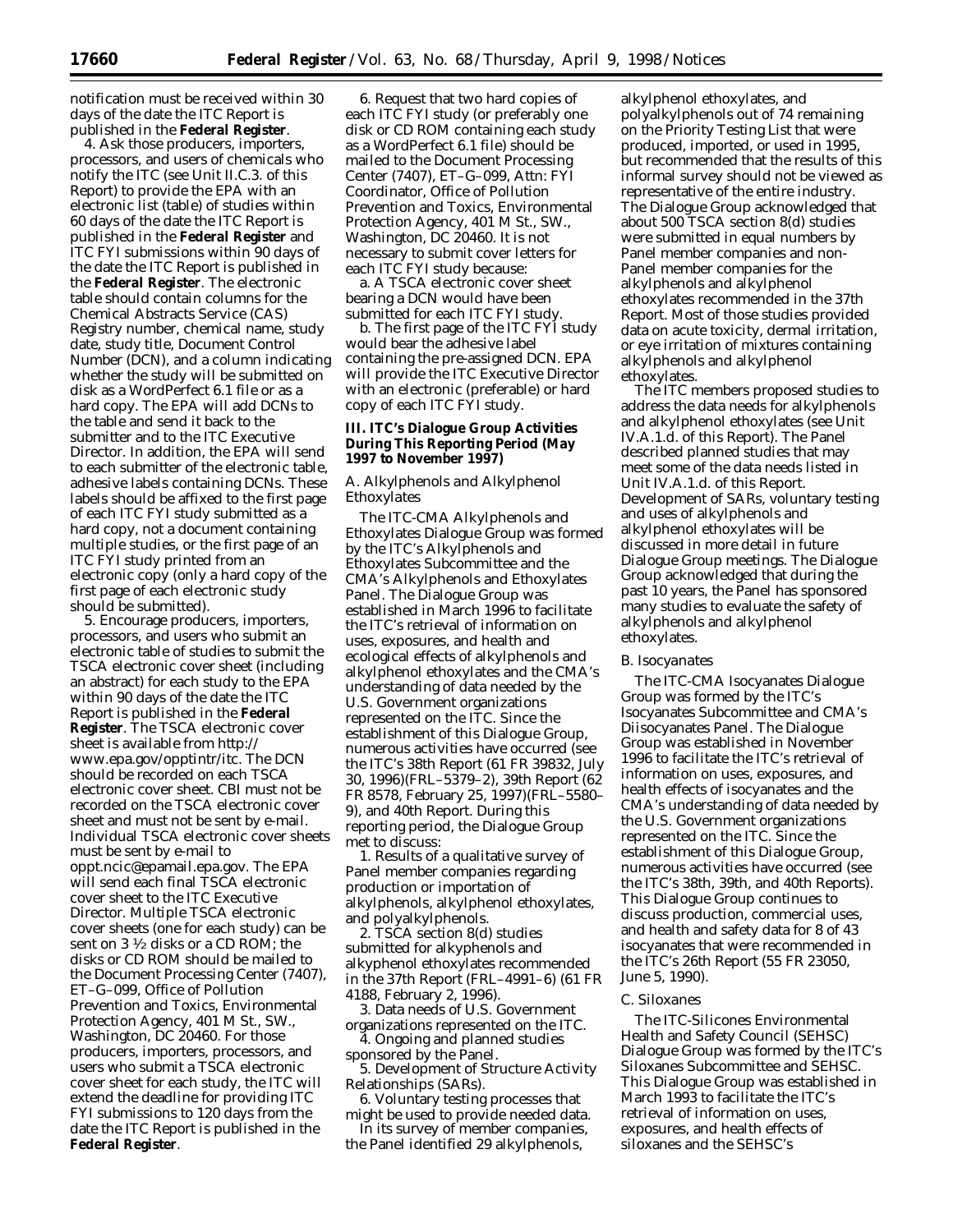understanding of data needed by the U.S. Government organizations represented on the ITC. Since the establishment of this Dialogue Group, numerous activities have occurred (see the ITC's 37th, 38th, 39th, and 40th Reports). During this reporting period, the Dialogue Group met to discuss

ongoing reproductive effects, biochemical toxicology, pharmacokinetic, metabolism, and immunology studies of siloxanes sponsored by SEHSC member companies. The studies sponsored by these companies are being conducted on 5 of 56 siloxanes that were

recommended in the ITC's 30th Report (57 FR 30608, July 9, 1992).

# **IV. Revisions to the TSCA Section 4(e) Priority Testing List**

Revisions to the TSCA section 4(e) *Priority Testing List* are summarized in Table 2.

# Table 2.—Revisions to the TSCA Section 4(e) Priority Testing List

| CAS No.                                           | Chemical name                                                                                                                                        | Action               | Date                 |
|---------------------------------------------------|------------------------------------------------------------------------------------------------------------------------------------------------------|----------------------|----------------------|
|                                                   | Alkylphenols and Alkylphenol Ethoxylates                                                                                                             | Recommended          | November 1997        |
|                                                   | $C_5$ Alkylphenols                                                                                                                                   | do                   | do                   |
| 136-81-2<br>3279–27–4<br>25735-67-5<br>26401-74-1 |                                                                                                                                                      | do<br>do<br>do<br>do | do<br>do<br>do<br>do |
|                                                   | $C6$ Alkylphenols                                                                                                                                    | do                   | do                   |
| 2446-69-7                                         |                                                                                                                                                      | do                   | do                   |
|                                                   | $C_7$ Alkylphenols                                                                                                                                   | do                   | do                   |
| 1987-50-4<br>72624-02-3<br>84605-25-4             |                                                                                                                                                      | do<br>do<br>do       | do<br>do<br>do       |
|                                                   | $C_8$ Alkylphenols                                                                                                                                   | do                   | do                   |
| 140-66-9<br>71902-25-5                            |                                                                                                                                                      | do<br>do             | do<br>do             |
|                                                   | C <sub>9</sub> Alkylphenols                                                                                                                          | do                   | do                   |
| 68081-86-7<br>$91672 - 41 - 2$                    |                                                                                                                                                      | do<br>do             | do<br>do             |
|                                                   | $C_{10}$ Alkylphenols                                                                                                                                | do                   | do                   |
| 27157-66-0                                        |                                                                                                                                                      | do                   | do                   |
|                                                   | $C_{12}$ Alkylphenols                                                                                                                                | do                   | do                   |
| 74499-35-7                                        |                                                                                                                                                      | do                   | do                   |
|                                                   | $C_{14}$ Alkylphenols                                                                                                                                | do                   | do                   |
| 70682-80-3                                        |                                                                                                                                                      | do                   | do                   |
|                                                   | $C_{16}$ Alkylphenols                                                                                                                                | do                   | do                   |
| 2589-78-8<br>25401-86-9                           |                                                                                                                                                      | do<br>do             | do<br>do             |
|                                                   | $C_{18}$ - $C_{30}$ Alkylphenols                                                                                                                     | do                   | do                   |
| 68784-24-7                                        |                                                                                                                                                      | do                   | do                   |
|                                                   | <b>Monosubstituted Polyalkylphenols</b>                                                                                                              | do                   | do                   |
| 68954-70-1                                        |                                                                                                                                                      | do                   | do                   |
| 68891-67-8<br>68908-55-4                          |                                                                                                                                                      | do<br>do             | do<br>do             |
| 112375-88-9                                       |                                                                                                                                                      | do                   | do                   |
| 112375-89-0                                       |                                                                                                                                                      | do                   | do                   |
|                                                   | C <sub>8</sub> Alkylphenol Ethoxylates                                                                                                               | do                   | do                   |
| $9004 - 87 - 9$<br>9063-89-2                      | Poly(oxy-1,2-ethanediyl), $\alpha$ -(isooctylphenyl)- $\omega$ -hydroxy-<br>Poly(oxy-1,2-ethanediyl), α-(octylphenyl)-ω-hydroxy-                     | do                   | do<br>aο             |
|                                                   | $C_{12}$ Alkylphenol Ethoxylates                                                                                                                     | do                   | do                   |
| 9014-92-0<br>26401-47-8                           | Poly(oxy-1,2-ethanediyl), $\alpha$ -(dodecylphenyl)- $\omega$ -hydroxy-<br>Poly(oxy-1,2-ethanediyl), $\alpha$ -(4-dodecylphenyl)- $\omega$ -hydroxy- | do<br>do             | do<br>do             |
|                                                   | C <sub>13</sub> Alkylphenol Ethoxylates                                                                                                              | do                   | do                   |
| 61723-87-3                                        | Poly(oxy-1,2-ethanediyl), $\alpha$ -(tridecylphenyl)- $\omega$ -hydroxy-                                                                             | do                   | do                   |
|                                                   | C <sub>16</sub> Alkylphenol Ethoxylates                                                                                                              | do                   | do                   |
| 59911-95-4                                        | Poly(oxy-1,2-ethanediyl), $\alpha$ -(4-hexadecylphenyl)- $\omega$ -hydroxy-                                                                          | do                   | do                   |
|                                                   | <b>Alkylphenols</b>                                                                                                                                  | Removed              | do                   |
| 1322-69-6<br>29932-96-5                           |                                                                                                                                                      | do                   | do<br>do             |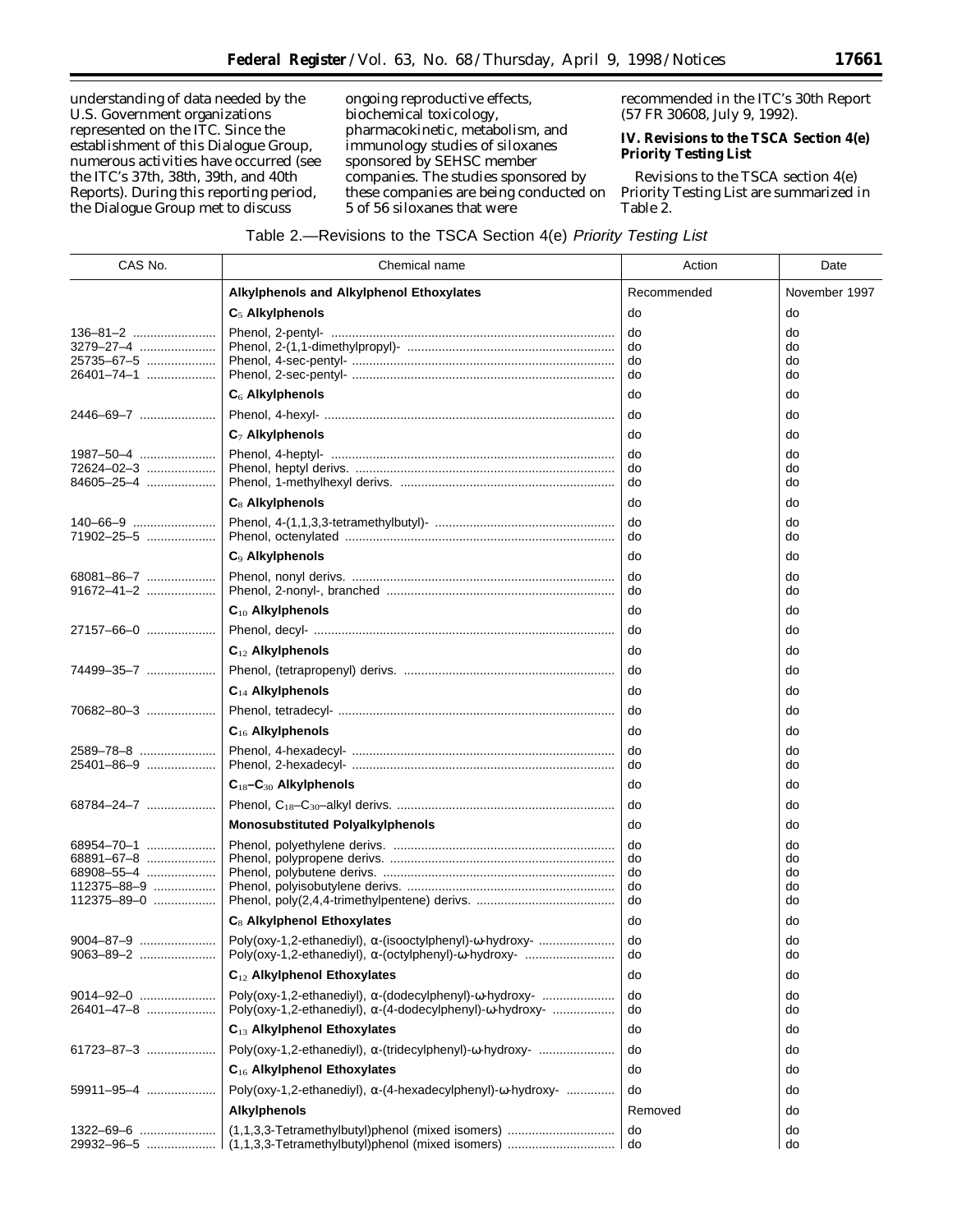| CAS No.                                                            | Chemical name                                                                                                                                                                                                                                     | Action                                                   | Date                                                     |
|--------------------------------------------------------------------|---------------------------------------------------------------------------------------------------------------------------------------------------------------------------------------------------------------------------------------------------|----------------------------------------------------------|----------------------------------------------------------|
| 1300-16-9                                                          | (1,1,3,3-Tetramethylbutyl)phenol (mixed isomers)<br><b>Diaryl Ethers</b>                                                                                                                                                                          | do<br>do<br>do<br>do<br>do                               | do<br>do<br>do<br>do<br>do                               |
| 28984-89-6<br>42874-96-4<br>50594-77-9<br>63734-62-3<br>72252-48-3 | 2-Chloro-1-(3-methylphenoxy)-4-(trifluoromethyl)benzene<br>3-[2-Chloro-4-(trifluoromethyl)phenoxy] phenol, acetate<br>3-[2-Chloro-4-(trifluoromethyl)phenoxy]benzoic acid<br>3-[2-Chloro-4-(trifluoromethyl)phenoxy] benzoic acid, potassium salt | do<br>do<br>do<br>do<br>do<br>do<br>do<br>do<br>do<br>do | do<br>do<br>do<br>do<br>do<br>do<br>do<br>do<br>do<br>do |
| 107-51-7                                                           | <b>Siloxanes</b>                                                                                                                                                                                                                                  | do<br>do                                                 | do<br>do                                                 |
| 141-62-8                                                           | Dodecamethylpentasiloxane $(L_5)$                                                                                                                                                                                                                 | do<br>do                                                 | do<br>do                                                 |

# *A. Chemicals Added to the Priority Testing List*

1. *Alkylphenols, alkylphenol ethoxylates, and polyalkylphenols*—a. *Recommendation*. Add 29 alkylphenols, alkylphenol ethoxylates, and polyalkylphenols to the *Priority Testing List* to obtain information to meet U.S. Government data needs.

b. *Rationale for recommendation*. Twenty-nine alkylphenols, alkylphenol ethoxylates, and polyalkylphenols are being recommended because:

i. TSCA production and importation volumes are reported in the multimillion pound range.

ii. Releases to the environment can occur from wastewater treatment and agricultural uses.

iii. Alkylphenol ethoxylates can degrade to alkylphenols, which can persist in the environment and be highly toxic to aquatic organisms.

iv. Exposure to alkylphenols and alkylphenol ethoxylates may affect endocrine and other important human and animal system functions. Alkylphenols, alkylphenol ethoxylates, and polyalkylphenols are being recommended to determine if there are unpublished studies that contain data to meet the needs of the U.S. Government organizations represented on the ITC and to complete the list of alkylphenols and alkylphenol ethoxylates that were recommended in the ITC's 37th and 39th Reports.

c. *Supporting information*. As noted in the 37th, 38th, and 39th Reports, ITC used its Substructure-based Computerized Chemical Selection Expert System (SuCCSES) to identify the alkylphenols and alkylphenol

ethoxylates that were added to the *Priority Testing List*. Following the SAR rationale for adding alkylphenols and alkylphenol ethoxylates to the *Priority Testing List* that was described in the 37th Report, only 29 alkylphenols, alkylphenol ethoxylates, and polyalkylphenols with a single-alkyl chain in either the para or ortho position are being added to the *Priority Testing List* in this Report. One of the alkylphenols being added to the *Priority Testing List* (4-(1,1,3,3 tetramethylbutyl)phenol, CAS No. 140– 66–9) was added to the *Priority Testing* List in the ITC's 11th Report (47 FR 54626, December 3, 1982) and removed from the *Priority Testing List* in the 13th Report (48 FR 55674, December 14, 1983) because the producers conducted chemical fate and aquatic toxicity testing. It is being added to the *Priority Testing List* at this time to obtain information to meet other U.S. Government data needs.

d. *Implementation of ITC's VISP promoting more efficient use of TSCA section 8(d) resources.* The ITC is implementing its VISP (to promote more efficient use of TSCA section 8(d) resources) for 23 nonylphenol ethoxylates recommended in its 39th Report and the 29 alkylphenols, alkylphenol ethoxylates, and polyalkylphenols added to the *Priority Testing List* in this Report.

Under its VISP, the ITC requests: 1. Specific information to meet data needs of U.S. Government organizations represented on the ITC:

a. Fish and amphibian multigeneration reproductive effects data.

b. Avian acute toxicity data (oral feeding and egg exposure studies).

c. Avain reproductive effects data.

d. Fish and wildlife field data.

e. Bioaccumulation or bioavailability data.

f. Health effects data, including absorption, toxicokinetics, systemic toxicity, endocrine disruption, reproductive effects, and carcinogenicity data.

g. SARs to estimate effects or degradation.

Data needs 1a–1e and 1g are also applicable to the alkylphenols and alkylphenol ethoxylates recommended in the 37th Report for which the ITC has reviewed unpublished studies submitted under TSCA section 8(d) and determined that they do not meet U.S. Government data needs listed in Unit IV.A.1.d.1.a.-g. of this Report.

2. No submissions on the following:

a. Any data on non-isomeric mixtures containing <**90**% of the recommended alkylphenols, alkylphenol ethoxylates, or polyalkylphenols, *Exception*: Absorption data.

- b. Dermal irritation data.
- c. Eye irritation data.
- d. Corrosivity data.
- e. Data on waste streams.

3. The EPA to revoke the TSCA section 8(a) PAIR and TSCA section 8(d) HaSD rules for the ITC's 38th Report for which EPA published a stay on December 11, 1996 (61 FR 65186)( FRL– 5577–6) (Ref. 1, Fung, 1997). In its 39th Report, the ITC eliminated the use of alternate CAS numbers for nonylphenol ethoxylates recommended in the 38th Report.

4. The EPA not to promulgate TSCA section 8(d) HaSD rules for the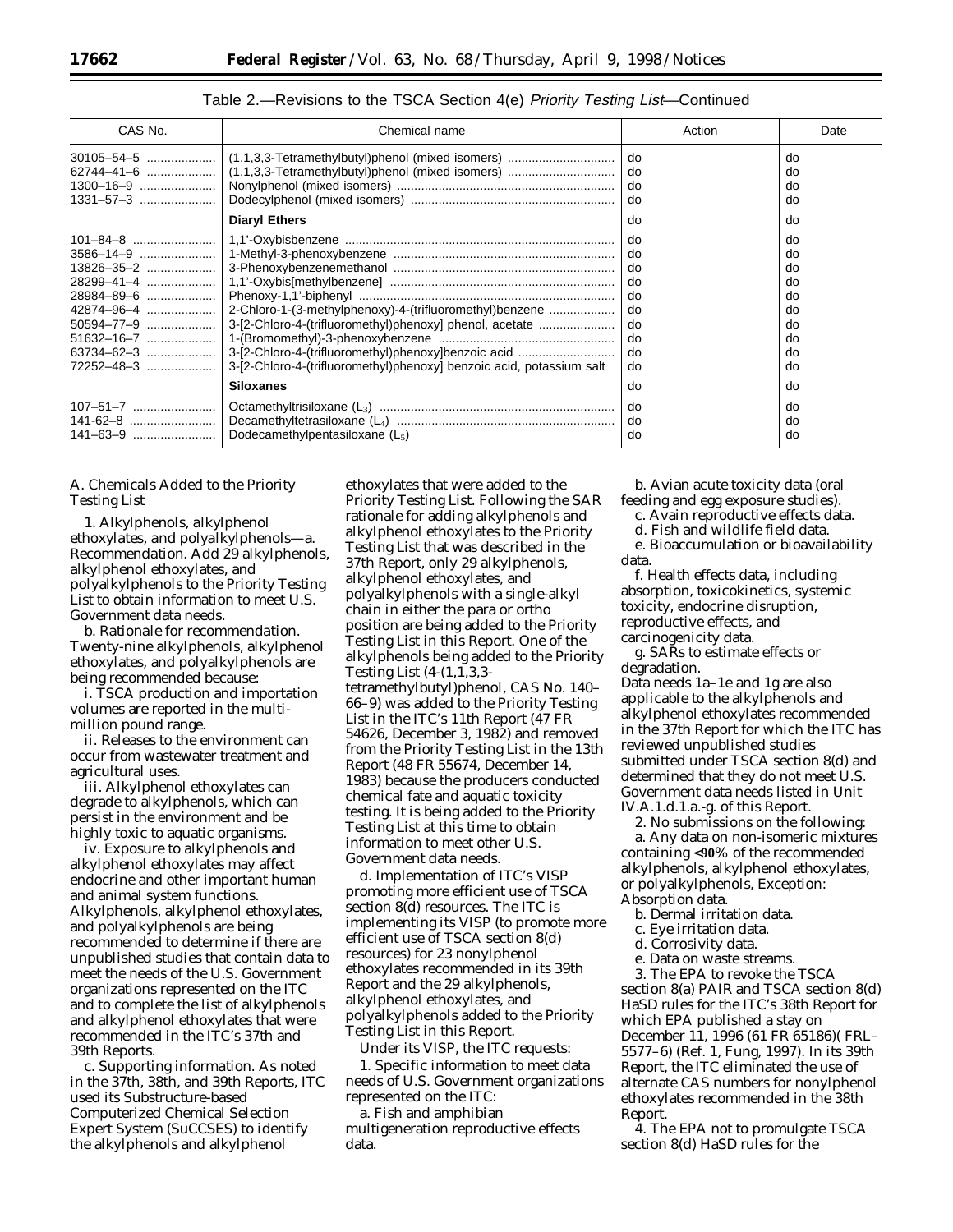nonylphenol ethoxylates recommended in the ITC's 39th Report and the alkylphenols, alkylphenol ethoxylates, and polyalkylphenols added to the *Priority Testing List* in this 41st Report (Ref. 1, Fung, 1997).

5. Producers, importers, processors, and users of alkylphenols, alkylphenol ethoxylates, and polyalkylphenols recommended by the ITC in its 37th, 39th, and 41st Reports or a consortium representing those producers, importers, processors, and users to follow the generic procedures listed in Unit II.C.3– 6 of this Report.

6. The EPA to promulgate (upon receipt of a letter from the ITC Chair) a TSCA section 8(d) HaSD rule for the alkylphenols and alkylphenol ethoxylates recommended in the 39th and 41st Reports. The ITC will submit this letter if there is no notification of intent to submit studies or if studies voluntarily submitted are insufficient to satisfy data needs.

As noted in Unit III.A. of this Report, the ITC has reviewed reports and studies submitted in response to the PAIR and HaSD rules promulgated for alkylphenols and alkylphenol ethoxylates recommended in the 37th Report. Based on its review, the ITC recognizes that there are many nonCMA Panel member companies that produce, import, process, or use alkylphenols and alkylphenol ethoxylates. The ITC encourages all companies to submit studies following the procedures described in the VISP.

*B. Chemicals Removed From the Priority Testing List*

1. *Alkylphenols and Alkylphenol Ethoxylates*. The ITC is removing six alkylphenols from the *Priority Testing List* that were recommended in the 37th Report. The rationales for these removals are listed in Table 3.

| Table 3.- Alkylphenols Being Removed From the Priority Testing List |  |  |  |
|---------------------------------------------------------------------|--|--|--|
|                                                                     |  |  |  |

| CAS No.                                      | Chemical name                                                                                                                                            | Rationale                                                                                                                                                                                                                        |
|----------------------------------------------|----------------------------------------------------------------------------------------------------------------------------------------------------------|----------------------------------------------------------------------------------------------------------------------------------------------------------------------------------------------------------------------------------|
| 1322-69-6                                    | (1,1,3,3-Tetramethylbutyl)phenol(mixed isomers)                                                                                                          | Already<br>(1,1,3,3)<br>represented<br>by<br>tetramethylbutyl)phenol (mixed isomers) (CAS No.<br>27193-28-8) and no data submitted in response<br>to TSCA section 8(a) PAIR rule (61 FR 7421,<br>February 28, 1996)(FRL-4996-9). |
| 29932-96-5<br>$30105 - 54 - 5$<br>62744-41-6 | (1,1,3,3-Tetramethylbutyl)phenol (mixed isomers)<br>(1,1,3,3-Tetramethylbutyl)phenol (mixed isomers)<br>(1,1,3,3-Tetramethylbutyl)phenol (mixed isomers) | do<br>do<br>do                                                                                                                                                                                                                   |
| $1300 - 16 - 9$                              | Nonylphenol (mixed isomers)                                                                                                                              | Already represented by nonylphenol (mixed iso-<br>mers) (CAS No. 25154-52-3) and no data sub-<br>mitted in response to TSCA section 8(a) PAIR<br>rule (61 FR 7421, February 28, 1996).                                           |
| $1331 - 57 - 3$                              | Dodecylphenol (mixed isomers)                                                                                                                            | Already represented by dodecylphenol (mixed iso-<br>mers) (CAS No. 27193-86-8) and no data sub-<br>mitted in response to TSCA section 8(a) PAIR<br>rule (61 FR 7421, February 28, 1996).                                         |

2. *Diaryl ethers*—a. *Rationale for removal*. The ITC is removing 10 diaryl ethers from the *Priority Testing List* (Table 2) because:

i. There are no current U.S. Government data needs.

ii. Routine uses are not likely to result in environmental releases or exposures to workers, consumers, or the general population.

iii. There is information to predict water solubilities, vapor pressures, atmospheric, and aquatic half lives, rodent acute toxicities, irritancy potential, aquatic toxicity, and binding to estrogen receptor(s).

b. *Supporting information*. In its 29th Report (56 FR 67424, December 30, 1991), the ITC recommended a group of 14 alkyl, bromo, chloro, and hydroxymethyl diaryl ethers for physical chemical properties, biodegradation rate, health effects, and ecological effects screening tests. The 14 diaryl ethers were selected from 261 aryl ethers (55 diaryl ethers) by using SuCCSES. The 14 were selected because of their potential to intercalate with DNA (56 FR 67424, December 30, 1991).

SuCCSES is used by the ITC to identify chemicals with shared substructures and associated health or ecological effects (Ref. 4, Walker, 1991; Ref. 5, Walker, 1995). The ITC removed 4 of the previously recommended diaryl ethers from the *Priority Testing List* in its 35th Report (59 FR 67596, December 29, 1994).

The ITC reviewed all the PAIR reports and all the TSCA section 8(d) studies and concluded that the 10 remaining diaryl ethers were likely to be used as intermediates or starting materials, but not as end products. The ITC estimated that these diaryl ethers should:

1. Be metabolized through ortho or para hydroxylation.

2. Have water solubilities ≤20 milligram/liter (mg)/(L).

3. Have vapor pressures ≤2 x 10<sup>-2</sup> millimeter Mercury (mm)(Hg) @ 25 °C.

4. Have atmospheric-half lives <1 day.

5. Have aquatic-half lives <1 week.

6. Have low-binding affinity for estrogen receptor(s).

To analyze existing data, the ITC organized the 10 remaining diaryl ethers into 2 SuCCSES categories:

1. Non-fluoromethyl diaryl ethers.

2. Trifluoromethyl diaryl ethers.

Based on available data, the ITC estimated that non-fluoromethyl diaryl ethers (alkyl, aryl, bromo, diaryl ether, and hydroxymethyl diaryl ethers) would have rodent oral  $LD_{50}$  values >2 gram/ kilogram (g)/(kg) and that most would be mild irritants, be negative in an Ames assay, have low-oncogenicity potential, and have  $LC_{50}$  values <1 mg/L for aquatic organisms. The ITC recognized that 1-methyl-3-phenoxybenzene could have marginal oncogenicity potential based on a positive Ames assay and that 1-(bromomethyl)-3-phenoxybenzene could have moderate oncogenicity potential based on its structural relationship to benzyl chloride, a known alkylating agent.

During its review of data for these chemicals, the ITC used SuCCSES to identify three additional nonfluoromethyl alkyl diaryl ethers: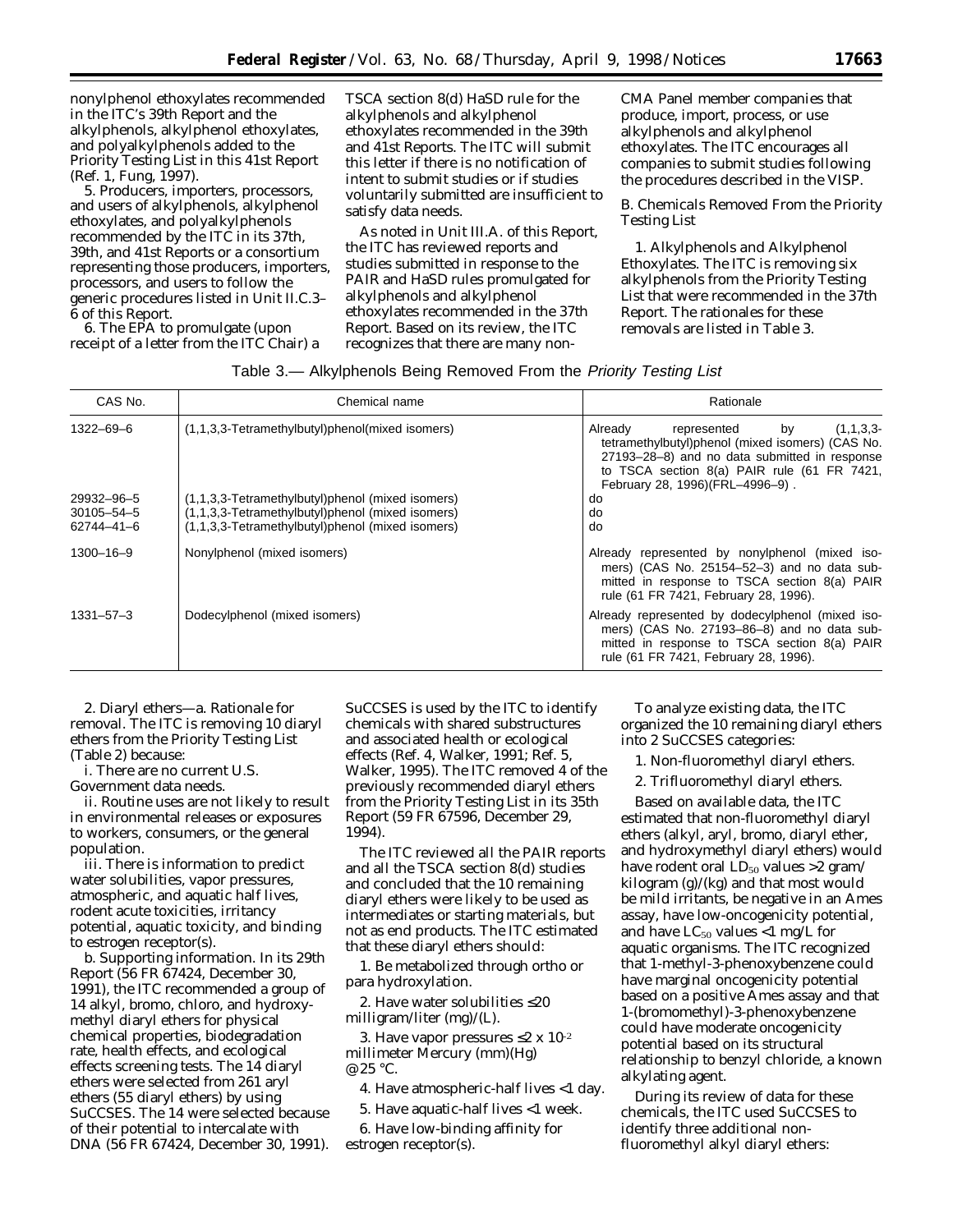1. Phenoxytetrapropylene benzene (mixture of isomers) (CAS No. 68938– 96–5).

2. Decylphenoxybenzene (mixture of isomers) (CAS No. 69834–17–9).

3. 1,1'-Oxybis-benzene, tetrapropylene derivatives (mixture of isomers) (CAS No. 119345–02–7). At the present time, ITC is deferring these chemicals based on the data reviewed for other diaryl alkyl ethers.

Based on available data, the ITC estimated that trifluoromethyl diaryl ethers would have rodent oral  $LD_{50}$ values >1 g/kg and that most would be mild irritants, be negative in an Ames assay, have low-moderate oncogenicity potential and have  $LC_{50}$  values >1 mg/ L for aquatic organisms. The ITC recognized that the trifluoromethyl diaryl ethers are structurally similar to diaryl ether herbicides except they lack a nitro group (Acifluorfen<sup>®</sup>, Fomesafen®, Lactofen®, and Oxyfluorfen<sup>®</sup>) or a branched carboxylic acid group (Verdict®). The ITC is aware of the possibility that the trifluoromethyl diaryl ether moiety may play a possible receptor-mediated role in oncogenicity.

3. *Silicone chemicals*—a. *Rationale for removal*. The ITC is removing octamethyltrisiloxane (L<sub>3</sub>, CAS No. 107– 51–7), decamethyltetrasiloxane (L4, CAS No. 141–62–8), and

dodecamethylpentasiloxane  $(L_5, CAS)$ No. 141–63–9) from the *Priority Testing List* because:

i. Annual production and importation volumes are less than 1 million pounds.

ii. Routine uses are not likely to result in substantial environmental releases or human exposurures.

b. *Supporting information*. Fifty-six siloxanes were recommended for health effects testing in the ITC's 30th Report (57 FR 30608, July 9, 1992) to meet the data needs of the U.S. Government organizations represented on the ITC. After this recommendation, the ITC's Siloxanes Subcommittee and the Silicones Environmental Health and Safety Council (SEHSC) established a Dialogue Group to develop a TSCA Test Submissions database (TSCATS) compatible computer file of physical and chemical properties, health effects and use data, and to develop health effects data to meet the needs of the U.S. Government organizations represented on the ITC. The ITC-SEHSC computer file has been used by other organizations and serves as the prototype TSCA section 8 database for the EPA's TSCA Electronic Commerce Workgroup. The ITC accepted a letter of commitment (LOC) from the SEHSC to discuss ongoing and planned siloxanes testing that is being conducted to meet

the data needs described in the ITC's 30th Report (Ref. 3, SEHSC, 1996). The testing (on the 5 siloxanes remaining on the *Priority Testing List*) is being conducted voluntarily as part of an April 9, 1996, Memorandum of Understanding (MOU) between EPA and the Dow Corning Corporation; the MOU describes a model Product Stewardship program. The LOC provides the ITC and SEHSC member companies the opportunity to discuss protocols, planned and ongoing studies, and to meet as often as necessary with Dow Corning Corporation and the SEHSC until the testing program has been completed.

As a result of continuing discussions, the ITC removed 43 of the previously recommended siloxanes chemicals from the *Priority Testing List* in its 37th Report and five siloxanes from the *Priority Testing List* in its 39th Report. The ITC is removing three linear siloxanes  $(L_3, L_4, and L_5)$  from the *Priority Testing List* in this Report (Table 2).  $L_3$ ,  $L_4$ , and  $L_5$  have annual production and import volumes less than 1 million pounds and are used primarily for industrial and/or commercial applications such as solvent cleaning, carriers, water displacement, and polyurethane foam blowing that are not likely to result in substantial environmental releases or human exposures.

The five siloxanes remaining on the *Priority Testing List* are shown in Table 4.

| Table 4.-Siloxanes Remaining on |  |
|---------------------------------|--|
| the Priority Testing List       |  |

| CAS No.        | Chemical name                              |
|----------------|--------------------------------------------|
|                | <b>Cyclic Siloxanes</b>                    |
| $556 - 67 - 2$ | Octamethylcyclotetrasiloxane<br>$(D_4)$    |
| $541 - 02 - 6$ | Decamethylcyclopentasiloxane<br>$(D_5)$    |
| $540 - 97 - 6$ | Dodecamethylcyclohexasiloxa-<br>ne $(D_6)$ |
|                | <b>Linear Siloxanes</b>                    |
| $107 - 46 - 0$ | Hexamethyldisiloxane (L2)                  |
|                | <b>Polymers</b>                            |
| 63148-62-9     | Dimethyl silicones and<br>siloxanes        |
|                |                                            |

#### **V. References**

1. Fung, V.A. September 15, 1997, letter from Dr. Victor A. Fung, ITC Chairperson to the Honorable Carol M. Brown, Administrator, U.S. Environmental Protection Agency, 401 M St., SW., Washington, DC.

2. Russell, S. July 7, 1997, E-mail from Steven Russell, Esq. to Dr. John D. Walker. ''Comments of the Chemical

Manufacturers Association on the 40th Report of the TSCA Interagency Testing Committee before the U.S. Environmental Protection Agency.''.

3. SEHSC. July 26, 1996, Letter of Commitment from Bill Smock, Executive Director, SEHSC, 1767 Business Center Drive, Suite 302, Reston, VA to John Walker, Executive Director, ITC, U.S. Environmental Protection Agency (7401), 401 M St., SW., Washington, DC.

4. Walker, J.D. Chemical selection by the TSCA Interagency Testing Committee: Use of computerized substructure searching to identify chemical groups for health effects, chemical fate and ecological effects testing. The Science of the Total Environment 109/110:691–700 (1991).

5. Walker, J.D. Estimation Methods Used by the TSCA Interagency Testing Committee to Prioritize Chemicals for Testing: Exposure and Biological Effects Scoring and Structure Activity Relationships. Toxicology Modeling 1:123–141 (1995).

## **VI. TSCA Interagency Testing Committee**

## **Statutory Organizations and Their Representatives**

- *Council on Environmental Quality* Brad Campbell, Member Douglas Sanders, Alternate
- *Department of Commerce* Edward White, Member

*Environmental Protection Agency* Paul Campanella, Member David R. Williams, Alternate

*National Cancer Institute* Victor Fung, Member, Chair Harry Seifried, Alternate

*National Institute of Environmental Health Sciences*

William Eastin, Member, Vice Chair H.B. Matthews, Alternate

*National Institute for Occupational Safety and Health*

Albert E. Munson, Member Christine Sofge, Alternate

*National Science Foundation* Linda Duguay, Member

*Occupational Safety and Health Administration*

Lyn Penniman, Member

#### **Liaison Organizations and Their Representatives**

*Agency for Toxic Substances and Disease Registry*

William Cibulas, Member

*Consumer Product Safety Commission* Val H. Schaeffer, Member Lakshmi C. Mishra, Alternate

*Department of Agriculture*